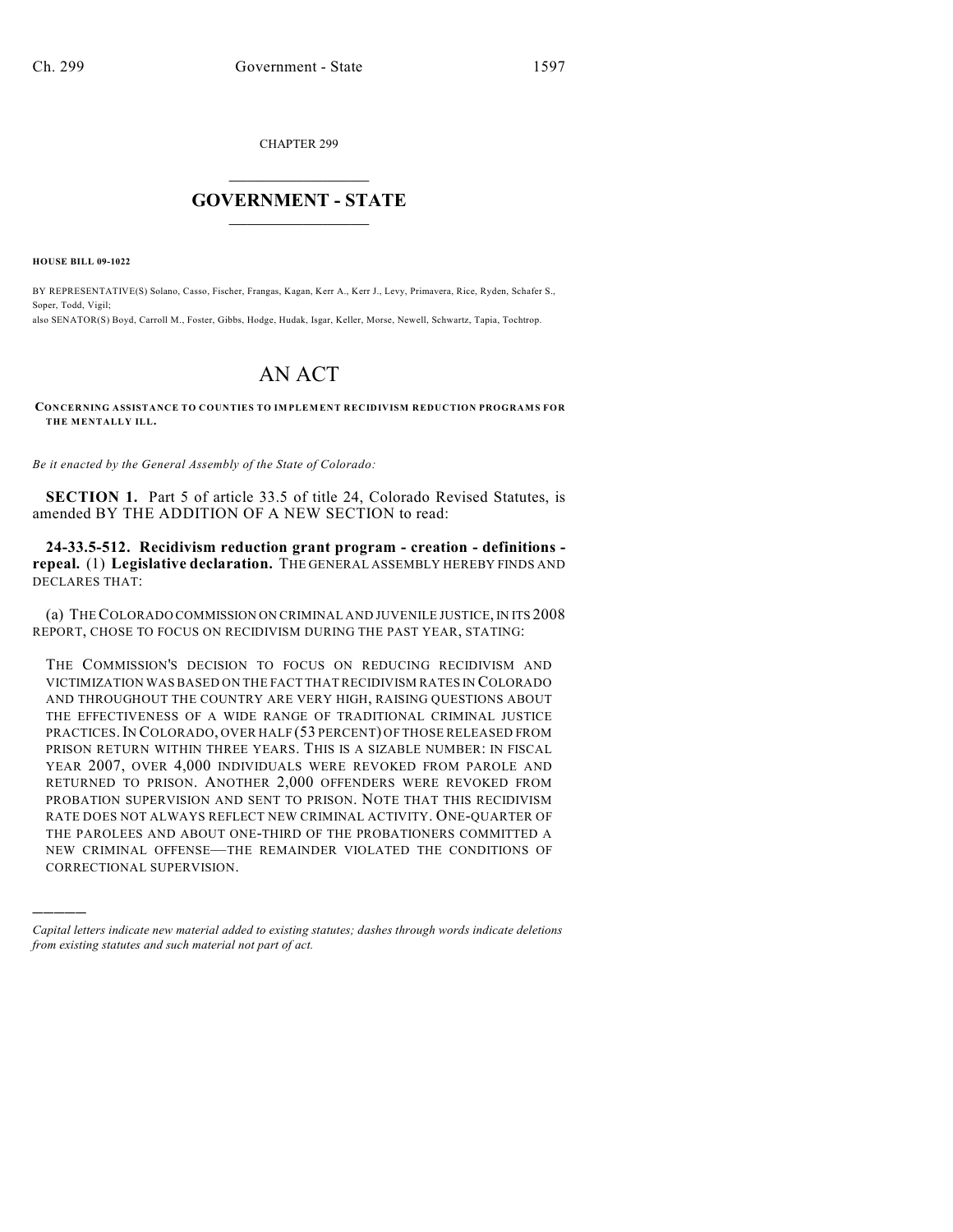(b) RESEARCH HAS SHOWN THAT RECIDIVISM RATES CAN BE REDUCED THROUGH A VARIETY OF PROGRAMS, INCLUDING EDUCATION AND VOCATIONAL PROGRAMS, SUBSTANCE ABUSE TREATMENT PROGRAMS, DRUG OR MENTAL HEALTH COURTS, SEX OFFENDER TREATMENT PROGRAMS, AND MENTAL HEALTH TREATMENT PROGRAMS; AND

(c) BY PROVIDING GRANTS TO COUNTIES THROUGHOUT COLORADO TO IMPLEMENT PLANS FOR RECIDIVISM REDUCTION PROGRAMS, THE STATE'S RECIDIVISM RATE COULD BE SIGNIFICANTLY REDUCED, CREATING SAFER COMMUNITIES AND REDUCING COSTS FOR THE CRIMINAL JUSTICE SYSTEM.

(2) **Definitions.** AS USED IN THIS SECTION, UNLESS THE CONTEXT OTHERWISE REQUIRES:

(a) "GRANT PROGRAM" MEANS THE RECIDIVISM REDUCTION GRANT PROGRAM CREATED IN SUBSECTION (3) OF THIS SECTION.

(b) "TARGET POPULATION" MEANS PERSONS WITH MENTAL ILLNESSES OR CO-OCCURRING DISORDERS, AS DEFINED IN SECTION 26-22-102, C.R.S., WHO HAVE BEEN INVOLVED IN THE CRIMINAL JUSTICE SYSTEM.

(3) THERE IS HEREBY CREATED A RECIDIVISM REDUCTION GRANT PROGRAM IN THE DIVISION TO PROVIDE THREE-YEAR IMPLEMENTATION GRANTS TO A COUNTY OR GROUP OF COUNTIES THAT HAS A PLAN TO INITIATE SYSTEMATIC CHANGE TO REDUCE RECIDIVISM BY THE TARGET POPULATION THROUGH A COUNTY RECIDIVISM REDUCTION PROGRAM COMMENCING ON OR AFTER JANUARY 1, 2010.

(4) ON OR BEFORE AUGUST 15, 2009, THE DIVISION SHALL ESTABLISH AN APPLICATION FORM FOR THE GRANT PROGRAM. AN APPLICATION SHALL INCLUDE, AT A MINIMUM, THE FOLLOWING:

(a) A DESCRIPTION OF THE STRATEGIES THE COUNTY RECIDIVISM REDUCTION PROGRAM INTENDS TO USE TO SERVE THE TARGET POPULATION;

(b) A DESCRIPTION OF THE SUPERVISION FOR THE TARGET POPULATION THE COUNTY RECIDIVISM REDUCTION PROGRAM INTENDS TO USE;

(c) A DESCRIPTION OF THE GOALS AND MEASURABLE OBJECTIVES AND THE METHOD THAT THE COUNTY OR GROUP OF COUNTIES INTENDS TO USE TO MEASURE THE GOALS AND OBJECTIVES OF THE COUNTY RECIDIVISM REDUCTION PROGRAM;

(d) A DESCRIPTION OF THE PROJECTED RESULT THE COUNTY RECIDIVISM REDUCTION PROGRAM WILL HAVE ON THE TARGET POPULATION;

(e) AN ESTIMATE OF THE CHANGE THE COUNTY RECIDIVISM REDUCTION PROGRAM WILL HAVE ON THE BUDGET OF THE COUNTY JAIL;

(f) A DESCRIPTION OF HOW THE COUNTY OR GROUP OF COUNTIES INTENDS TO MEASURE THE SAVINGS OR AVERTED COSTS ACHIEVED BY THE COUNTY RECIDIVISM REDUCTION PROGRAM AND A DESCRIPTION OF HOW SUCH COST SAVINGS OR AVERTED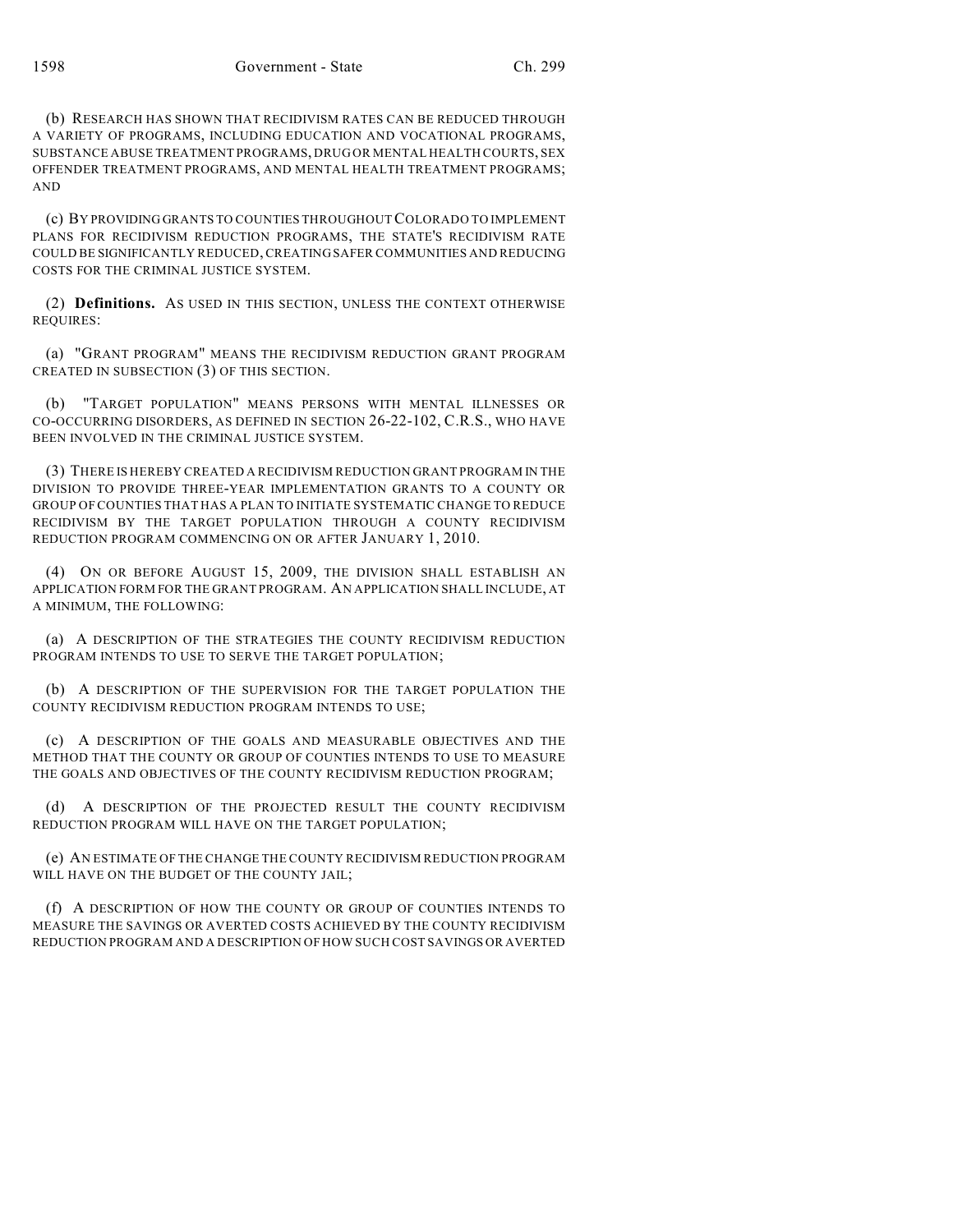COSTS WILL SUSTAIN OR EXPAND THE MENTAL HEALTH TREATMENT SERVICES AND SUPPORTS NEEDED IN THE COUNTY OR GROUP OF COUNTIES;

(g) A DESCRIPTION OF THE PUBLIC AND PRIVATE STAKEHOLDERS WILLING TO COLLABORATE ON THE COUNTY RECIDIVISM REDUCTION PROGRAM;

(h) A DESCRIPTION OF HOW THE GRANT MONEYS RECEIVED FROM THE GRANT PROGRAM WILL BE USED AND ADDITIONAL SOURCES AND USES OF MONEY PROPOSED TO BE USED ON THE COUNTY RECIDIVISM REDUCTION PROGRAM;

(i) A DESCRIPTION OF THE METHOD TO BE USED TO EVALUATE THE COUNTY RECIDIVISM REDUCTION PROGRAM; AND

(j) A DESCRIPTION OF ANY PUBLIC AND PRIVATE PARTNERSHIP MODELS AND EVIDENCE-BASED PRACTICES THE COUNTY RECIDIVISM REDUCTION PROGRAM MAY USE.

(5) THE GRANT PROGRAM MAY PROVIDE GRANT MONEYS TO COUNTY RECIDIVISM REDUCTION PROGRAMS THAT INCLUDE, BUT NEED NOT BE LIMITED TO:

(a) MENTAL HEALTH COURTS, WHICH EMPLOY ALTERNATIVE SENTENCING PROGRAMS AND DIVERSION PROGRAMS;

(b) SERVICE DELIVERY OF COLLATERAL SERVICES SUCH AS TRANSITIONAL AND RESIDENTIAL HOUSING AND SUPPORTED EMPLOYMENT;

(c) REENTRY SERVICES THAT CREATE OR EXPAND MENTAL HEALTH SERVICES AND SUPPORTS FOR AFFECTED INDIVIDUALS, INCLUDING BUT NOT LIMITED TO WRAP-AROUND SERVICES, RESIDENTIAL AND TRANSITIONAL HOUSING, AND CASE MANAGEMENT SERVICES;

(d) POST-BOOKING ALTERNATIVES TO INCARCERATION;

(e) NEW COURT PROGRAMS, INCLUDING PRETRIAL SERVICES AND SPECIALIZED DOCKETS;

(f) INTENSIFIED TRANSITION SERVICES THAT ARE DIRECTED TO THE TARGET POPULATION WHILE THEY ARE IN JAIL OR PRISON TO FACILITATE TRANSITION TO THE COMMUNITY INCLUDING RESIDENTIAL AND TRANSITIONAL HOUSING PROGRAMS; AND

(g) DAY-REPORTING CENTERS AND COMMUNITY CORRECTIONS PROGRAMS.

(6) ON OR BEFORE OCTOBER 1, 2009, AND EACH OCTOBER 1 THEREAFTER, A COUNTY OR GROUP OF COUNTIES MAY SUBMIT AN APPLICATION TO THE DIVISION FOR A GRANT FROM THE GRANT PROGRAM FOR A COUNTY RECIDIVISM REDUCTION PROGRAM.

(7) ON OR BEFORE NOVEMBER 15, 2009, AND EACH NOVEMBER 15 THEREAFTER, THE DIVISION SHALL AWARD GRANTS TO COUNTIES OR GROUPS OF COUNTIES. EACH GRANT ISSUED FOR A COUNTY RECIDIVISM REDUCTION PROGRAM SHALL NOT EXCEED ONE HUNDRED THOUSAND DOLLARS IN ANY ONE YEAR OR TWO HUNDRED THOUSAND